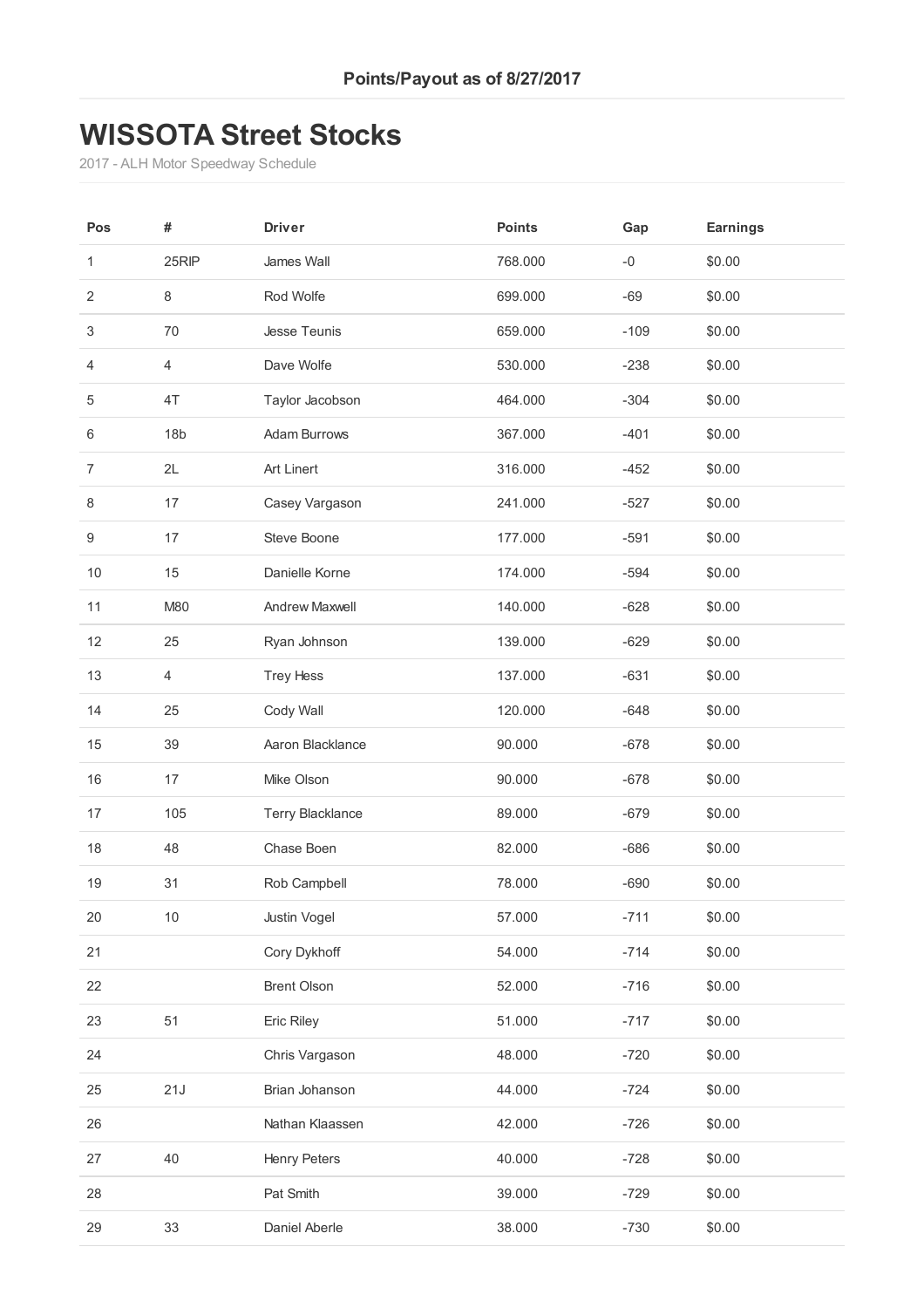| Pos | #  | <b>Driver</b>      | <b>Points</b> | Gap    | <b>Earnings</b> |
|-----|----|--------------------|---------------|--------|-----------------|
| 30  | 67 | <b>Ryan Satter</b> | 35,000        | $-733$ | \$0.00          |
| 31  | 11 | Kyle Dykhoff       | 31.000        | $-737$ | \$0.00          |
| 32  | 4  | <b>Rick Fehr</b>   | 28,000        | $-740$ | \$0.00          |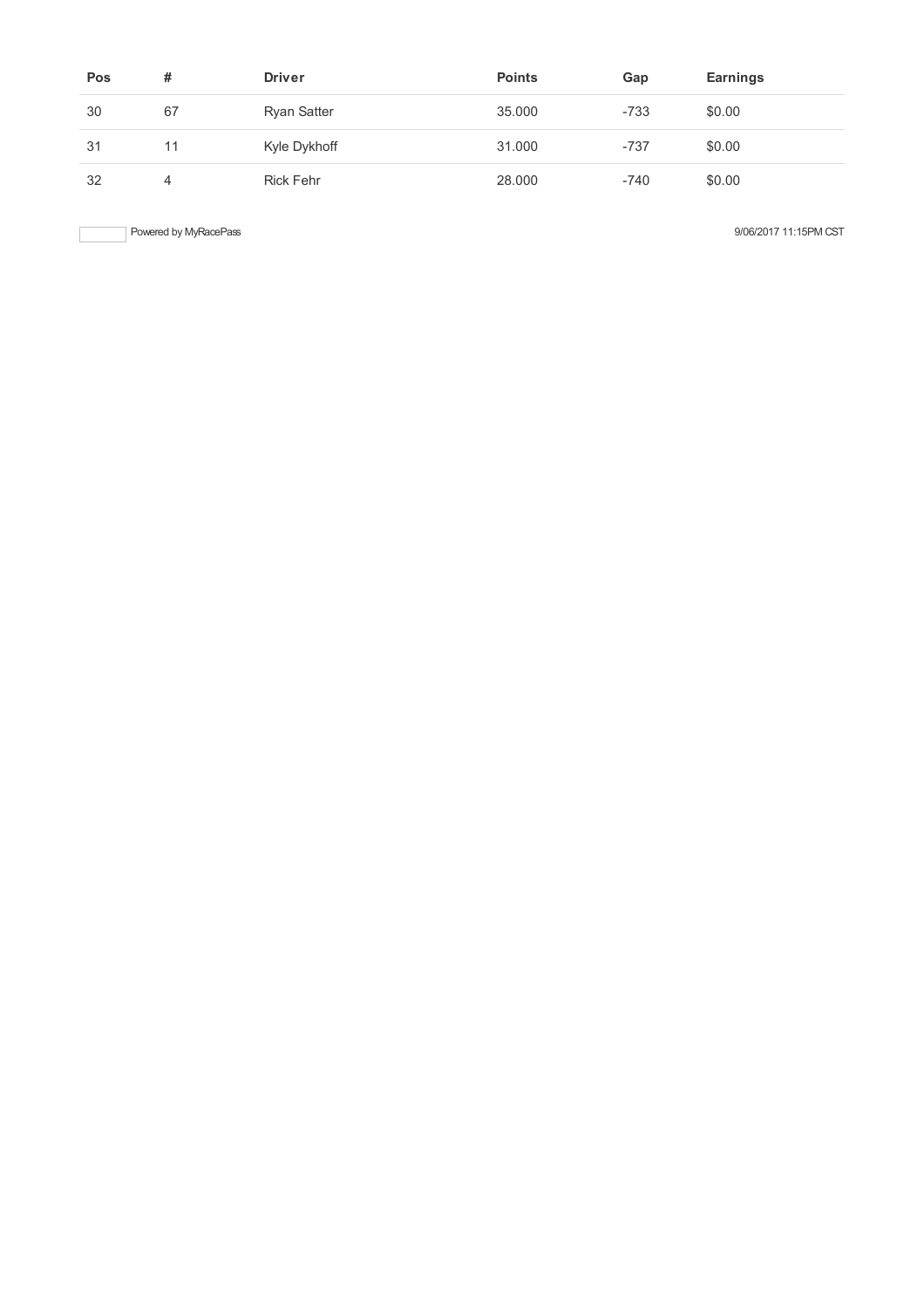## **WISSOTA Modifieds**

- ALH Motor Speedway Schedule

| Pos              | #                | <b>Driver</b>          | <b>Points</b> | Gap    | <b>Earnings</b> |
|------------------|------------------|------------------------|---------------|--------|-----------------|
| 1                | <b>10w</b>       | Ward Imrie             | 755.000       | $-0$   | \$0.00          |
| $\overline{2}$   | $5\mathrm{G}$    | Scott Greer            | 742.000       | $-13$  | \$0.00          |
| 3                | 25RIP            | James Wall             | 561.000       | $-194$ | \$0.00          |
| 4                | 36               | <b>Ryan Cousins</b>    | 526.000       | $-229$ | \$0.00          |
| $\,$ 5 $\,$      | 39               | Shawn Teunis           | 502.000       | $-253$ | \$0.00          |
| 6                | 48               | Jerome Guyot           | 463.000       | $-292$ | \$0.00          |
| $\overline{7}$   | $\boldsymbol{9}$ | Lee McRae              | 405.000       | $-350$ | \$0.00          |
| 8                | 12               | <b>Tony Caissie</b>    | 347.000       | $-408$ | \$0.00          |
| $\boldsymbol{9}$ | $\mathbf{1}$     | Jeff Pritchard         | 314.000       | $-441$ | \$0.00          |
| $10$             | 33               | Murray Temple          | 314.000       | $-441$ | \$0.00          |
| 11               | 92               | Justin Bronk           | 276.000       | $-479$ | \$0.00          |
| 12               | 27               | Chris Unrau            | 256.000       | $-499$ | \$0.00          |
| 13               | $\,8\,$          | Al Giesbrecht          | 242.000       | $-513$ | \$0.00          |
| 14               | 73p              | Rene Poluyko           | 198.000       | $-557$ | \$0.00          |
| 15               | 29K              | Ryan Kereluk           | 196.000       | $-559$ | \$0.00          |
| 16               | 1r               | <b>Rick Delaine</b>    | 100.000       | $-655$ | \$0.00          |
| 17               | $\overline{7}$   | Danny Staff            | 97.000        | $-658$ | \$0.00          |
| 18               | 57               | Michael Tiani          | 86.000        | $-669$ | \$0.00          |
| 19               | 36               | <b>Ricky Weiss</b>     | 53.000        | $-702$ | \$0.00          |
| $20\,$           | 02               | Kody Scholpp           | 51.000        | $-704$ | \$0.00          |
| 21               | 25rip            | Rick Fehr              | 47.000        | $-708$ | \$0.00          |
| 22               | 17               | Lance Schill           | 47.000        | $-708$ | \$0.00          |
| 23               | 74               | Dustin Wahl            | 44.000        | $-711$ | \$0.00          |
| 24               | 81               | Jordan Duray           | 43.000        | $-712$ | \$0.00          |
| 25               | $\mathbf{1}$     | <b>Brody Pritchard</b> | 37.000        | $-718$ | \$0.00          |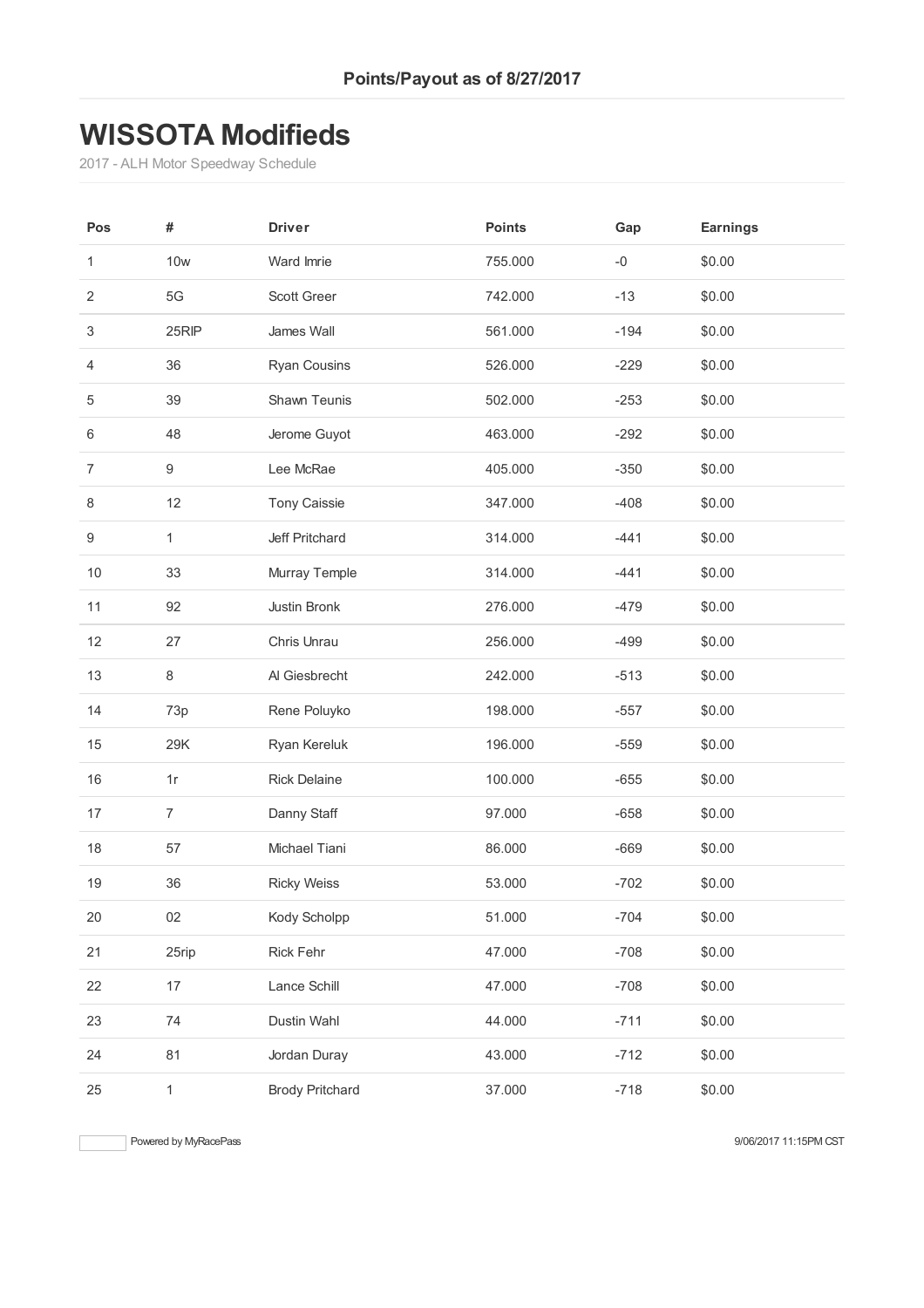# **Super Trucks**

- ALH Motor Speedway Schedule

| Pos            | #              | <b>Driver</b>        | <b>Points</b> | Gap    | <b>Earnings</b> |
|----------------|----------------|----------------------|---------------|--------|-----------------|
| $\mathbf{1}$   | 2D             | Jamie Vernaus        | 158.000       | $-0$   | \$0.00          |
| 2              | 12             | Jeff Rempel          | 157,000       | $-1$   | \$0.00          |
| 3              | $\overline{4}$ | Jesse Pederson       | 149.000       | $-9$   | \$0.00          |
| $\overline{4}$ | 52             | Darren Lane          | 143.000       | $-15$  | \$0.00          |
| 5              | 66T            | <b>Trevor Krause</b> | 91.000        | $-67$  | \$0.00          |
| 6              | 18             | Lawrence Enns        | 53.000        | $-105$ | \$0.00          |
| $\overline{7}$ | 14             | kevin braget         | 45.000        | $-113$ | \$0.00          |
| 8              | 207            | <b>Justin Krause</b> | 44.000        | $-114$ | \$0.00          |
| 9              | 207            | Don mcdougall        | 43.000        | $-115$ | \$0.00          |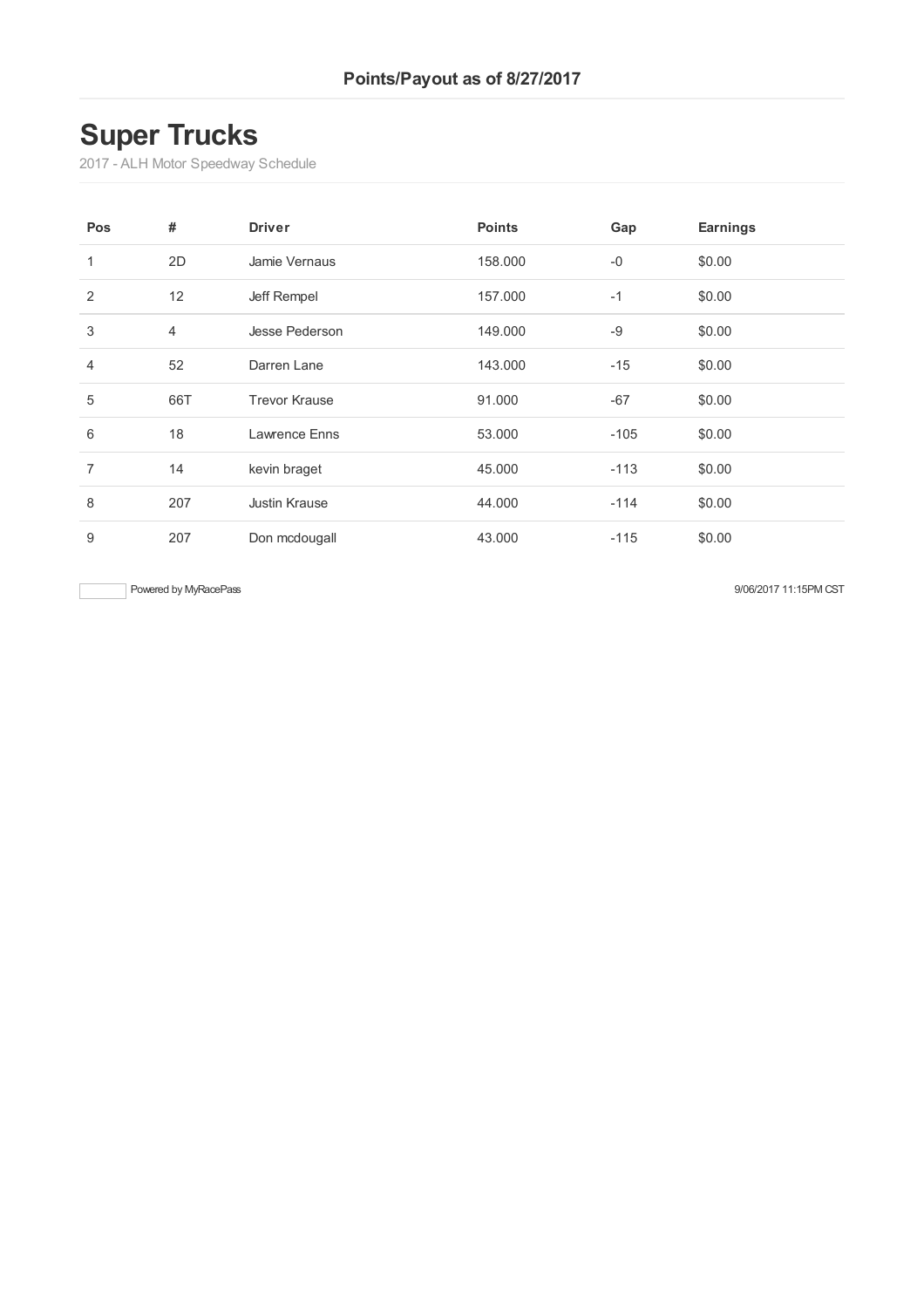## **Pure Stocks**

- ALH Motor Speedway Schedule

| Pos              | #                         | <b>Driver</b>           | <b>Points</b> | Gap    | <b>Earnings</b> |
|------------------|---------------------------|-------------------------|---------------|--------|-----------------|
| 1                | 66K                       | <b>Brian Kentner</b>    | 757.000       | $-0$   | \$0.00          |
| $\overline{2}$   | $\boldsymbol{9}$          | Les McRae               | 727.000       | $-30$  | \$0.00          |
| 3                | 33A                       | <b>Austin Overwater</b> | 716.000       | $-41$  | \$0.00          |
| $\overline{4}$   | 15                        | Danielle Korne          | 643.000       | $-114$ | \$0.00          |
| 5                | 30K                       | <b>Brian Bellew</b>     | 632.000       | $-125$ | \$0.00          |
| 6                | $\,6$                     | Nathan Klaassen         | 629.000       | $-128$ | \$0.00          |
| $\overline{7}$   | 06                        | Kevin Smith             | 548.000       | $-209$ | \$0.00          |
| 8                | 95                        | Al Unger                | 526.000       | $-231$ | \$0.00          |
| $\boldsymbol{9}$ | 7b                        | <b>Bailey Cousins</b>   | 523.000       | $-234$ | \$0.00          |
| 10               | 445                       | Marv Klaassen           | 496.000       | $-261$ | \$0.00          |
| 11               | $\overline{7}$            | Jimmy Klassen           | 448.000       | $-309$ | \$0.00          |
| 12               | 16                        | Pat Smith               | 447.000       | $-310$ | \$0.00          |
| 13               | 46                        | Cory Popplestone        | 416.000       | $-341$ | \$0.00          |
| 14               | 13                        | Jamie Smith             | 415.000       | $-342$ | \$0.00          |
| 15               | 10 <sub>c</sub>           | Walter Hildebrand D     | 291.000       | $-466$ | \$0.00          |
| 16               | 17                        | Abe Bergen              | 262.000       | $-495$ | \$0.00          |
| 17               | 88                        | <b>Edward Marquart</b>  | 242.000       | $-515$ | \$0.00          |
| 18               | $00\,$                    | Jeremy Bezan            | 187.000       | $-570$ | \$0.00          |
| 19               | 2T                        | Derek Pollock           | 186.000       | $-571$ | \$0.00          |
| 20               | 22                        | Chad Allen              | 144.000       | $-613$ | \$0.00          |
| 21               | ${\bf 08}$                | Raymond Smith           | 144.000       | $-613$ | \$0.00          |
| 22               | 08S                       | Cody Smith              | 136.000       | $-621$ | \$0.00          |
| 23               | 41                        | Riley Beamish           | 117.000       | $-640$ | \$0.00          |
| 24               | $\ensuremath{\mathsf{3}}$ | Ethan Friesen           | 89.000        | $-668$ | \$0.00          |
| 25               | 21C                       | Cole Maydanuk           | 82.000        | $-675$ | \$0.00          |
| 26               | 46c                       | Michael Copp            | 53.000        | $-704$ | \$0.00          |
| 27               | 39                        | Sean Cassidy            | 49.000        | $-708$ | \$0.00          |
| 28               | 26                        | Andrew Thomas           | 47.000        | $-710$ | \$0.00          |
| 29               | 21T                       | Dan Boisjoli            | 45.000        | $-712$ | \$0.00          |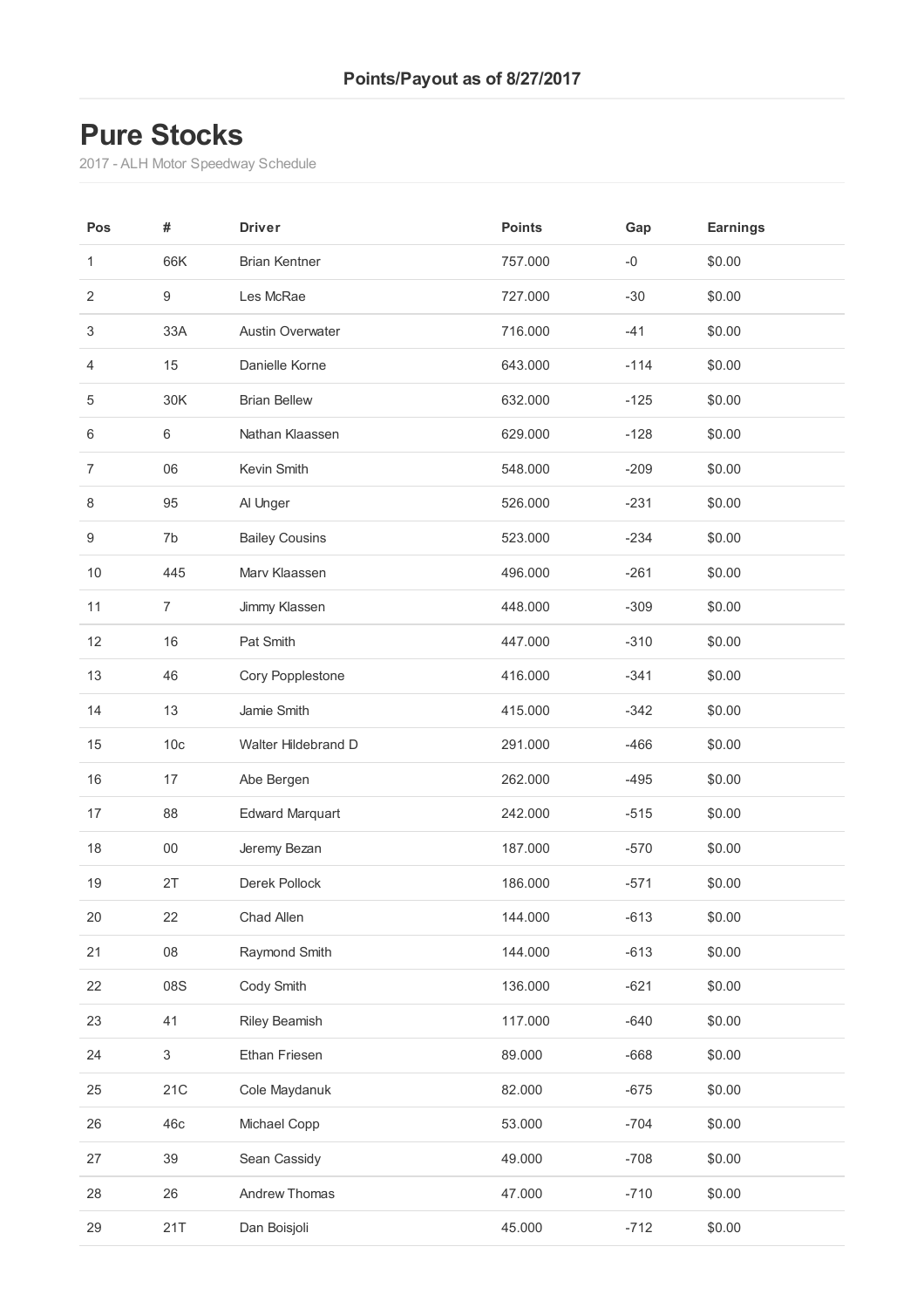| <b>Pos</b> | #   | <b>Driver</b>      | <b>Points</b> | Gap    | <b>Earnings</b> |
|------------|-----|--------------------|---------------|--------|-----------------|
| 30         | 06S | Ben Epp            | 45.000        | $-712$ | \$0.00          |
| 31         |     | <b>Frank Smith</b> | 43.000        | $-714$ | \$0.00          |
| 32         | 2C  | Dylan Baran        | 39.000        | $-718$ | \$0.00          |
| 33         | 13  | Mike Wenham        | 39,000        | $-718$ | \$0.00          |
| 34         | 55  | Ken Lane           | 36.000        | $-721$ | \$0.00          |
| 35         | 41  | Alan Beamish       | 32.000        | $-725$ | \$0.00          |
| 36         | 39K | Kurt konzelman     | 31.000        | $-726$ | \$0.00          |
| 37         | 2C  | Cassie Vernaus     | 31.000        | $-726$ | \$0.00          |
| 38         | 38  | Shayne Hildebrand  | 17.000        | $-740$ | \$0.00          |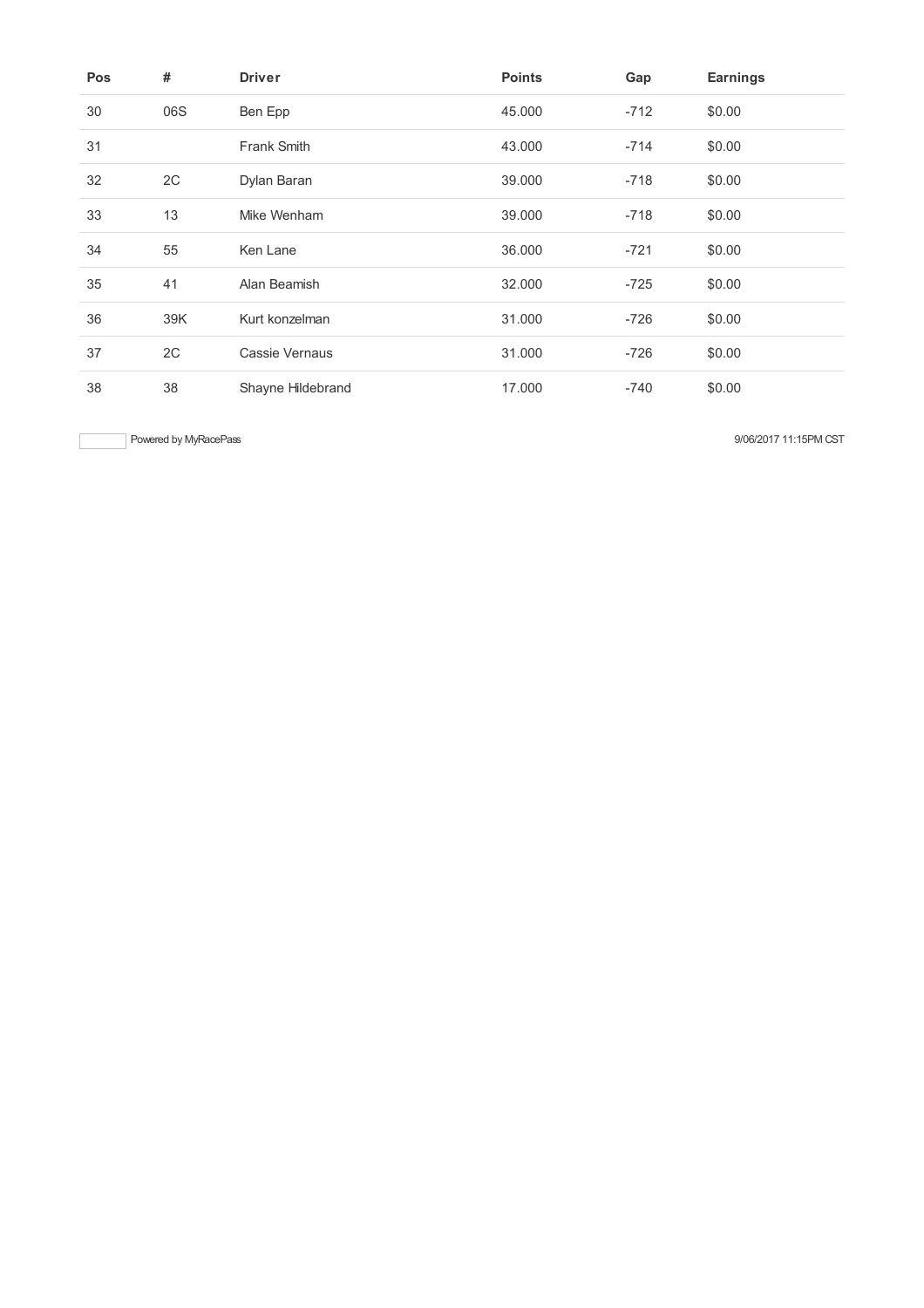#### **WISSOTA Midwest Modifieds**

- ALH Motor Speedway Schedule

| Pos              | #                         | <b>Driver</b>         | <b>Points</b> | Gap    | <b>Earnings</b> |
|------------------|---------------------------|-----------------------|---------------|--------|-----------------|
| 1                | 44                        | <b>Austin Hunter</b>  | 804.000       | $-0$   | \$0.00          |
| $\overline{2}$   | 25                        | Cody Wall             | 748.000       | $-56$  | \$0.00          |
| 3                | 95                        | <b>Ted Doell</b>      | 689.000       | $-115$ | \$0.00          |
| $\overline{4}$   | 921                       | <b>Rick Fehr</b>      | 682.000       | $-122$ | \$0.00          |
| $\,$ 5 $\,$      | 99W                       | <b>Brandon Wieler</b> | 663.000       | $-141$ | \$0.00          |
| 6                | 18                        | Gary Unrau            | 594.000       | $-210$ | \$0.00          |
| $\overline{7}$   | 16                        | Brenden Luschinski    | 511.000       | $-293$ | \$0.00          |
| 8                | 55                        | Murray Kozie          | 495.000       | $-309$ | \$0.00          |
| $\boldsymbol{9}$ | 4 <sub>b</sub>            | <b>Brandon Rehill</b> | 464.000       | $-340$ | \$0.00          |
| 10               | 59                        | Derek Unrau           | 384.000       | $-420$ | \$0.00          |
| 11               | 4H                        | <b>Grant Hall</b>     | 297.000       | $-507$ | \$0.00          |
| 12               | $6z$                      | Zach Dockter          | 262.000       | $-542$ | \$0.00          |
| 13               | $\ensuremath{\mathsf{3}}$ | Jason Somack          | 175.000       | $-629$ | \$0.00          |
| 14               | 40                        | Patrick Sobolik       | 150.000       | $-654$ | \$0.00          |
| 15               | 10 <sub>c</sub>           | Cole Haugland         | 144.000       | $-660$ | \$0.00          |
| 16               | 24                        | Victoria Stutsky      | 141.000       | $-663$ | \$0.00          |
| 17               | 24                        | Benjamin Silliker     | 136.000       | $-668$ | \$0.00          |
| 18               | $\ensuremath{\mathsf{3}}$ | Adam Unrau            | 134.000       | $-670$ | \$0.00          |
| 19               | 32                        | Eric Haugland         | 105.000       | $-699$ | \$0.00          |
| 20               | 12                        | Jaden Varnson         | 102.000       | $-702$ | \$0.00          |
| 21               |                           | Mark Kohaykewych      | 88.000        | $-716$ | \$0.00          |
| 22               | <b>10T</b>                | Tom Morriseau         | 80.000        | $-724$ | \$0.00          |
| 23               | 13                        | Alex Johnson          | 78.000        | $-726$ | \$0.00          |
| 24               | 88                        | Paul Veert            | 52.000        | $-752$ | \$0.00          |
| 25               | 69                        | Stoney Kruk           | 51.000        | $-753$ | \$0.00          |
| 26               | $00\,$                    | Steve Hougard         | 47.000        | $-757$ | \$0.00          |
| 27               | $\,8\,$                   | Jason Schuh           | 47.000        | $-757$ | \$0.00          |
| 28               | 14                        | <b>Edward Bell</b>    | 46.000        | $-758$ | \$0.00          |
| 29               | 11                        | Bryan Kakela          | 46.000        | $-758$ | \$0.00          |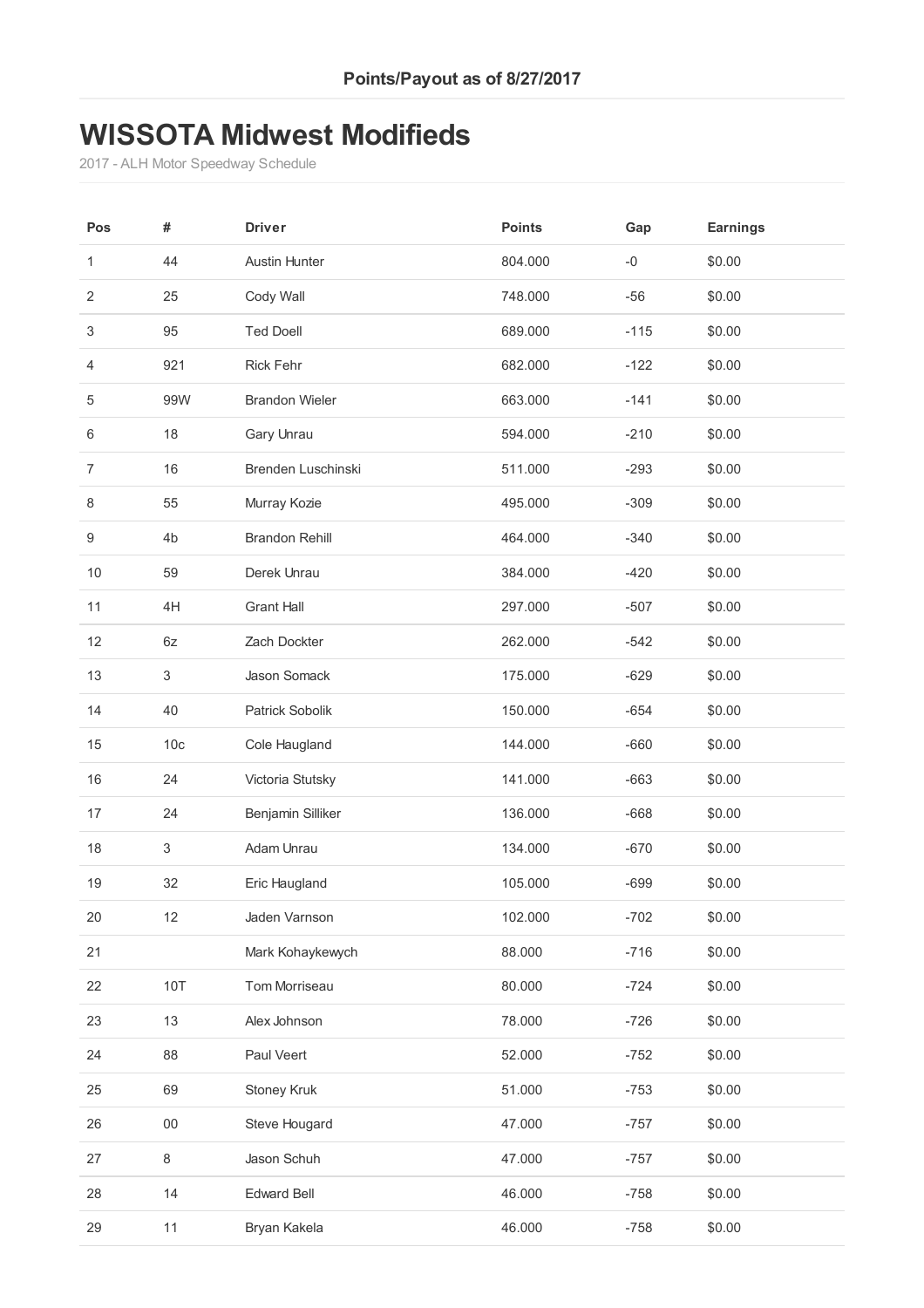| Pos | #               | <b>Driver</b>  | <b>Points</b> | Gap    | Earnings |
|-----|-----------------|----------------|---------------|--------|----------|
| 30  | 30 <sub>B</sub> | Darren Boychuk | 41.000        | $-763$ | \$0.00   |
| 31  | X <sub>5</sub>  | Robert Gordon  | 37,000        | $-767$ | \$0.00   |
| 32  | 16              | Randy Thompson | 36,000        | $-768$ | \$0.00   |
| 33  | 20              | Nick Audette   | 34.000        | $-770$ | \$0.00   |

Powered by MyRacePass 3006/2017 11:15PM CST

 $\begin{array}{c} \hline \end{array}$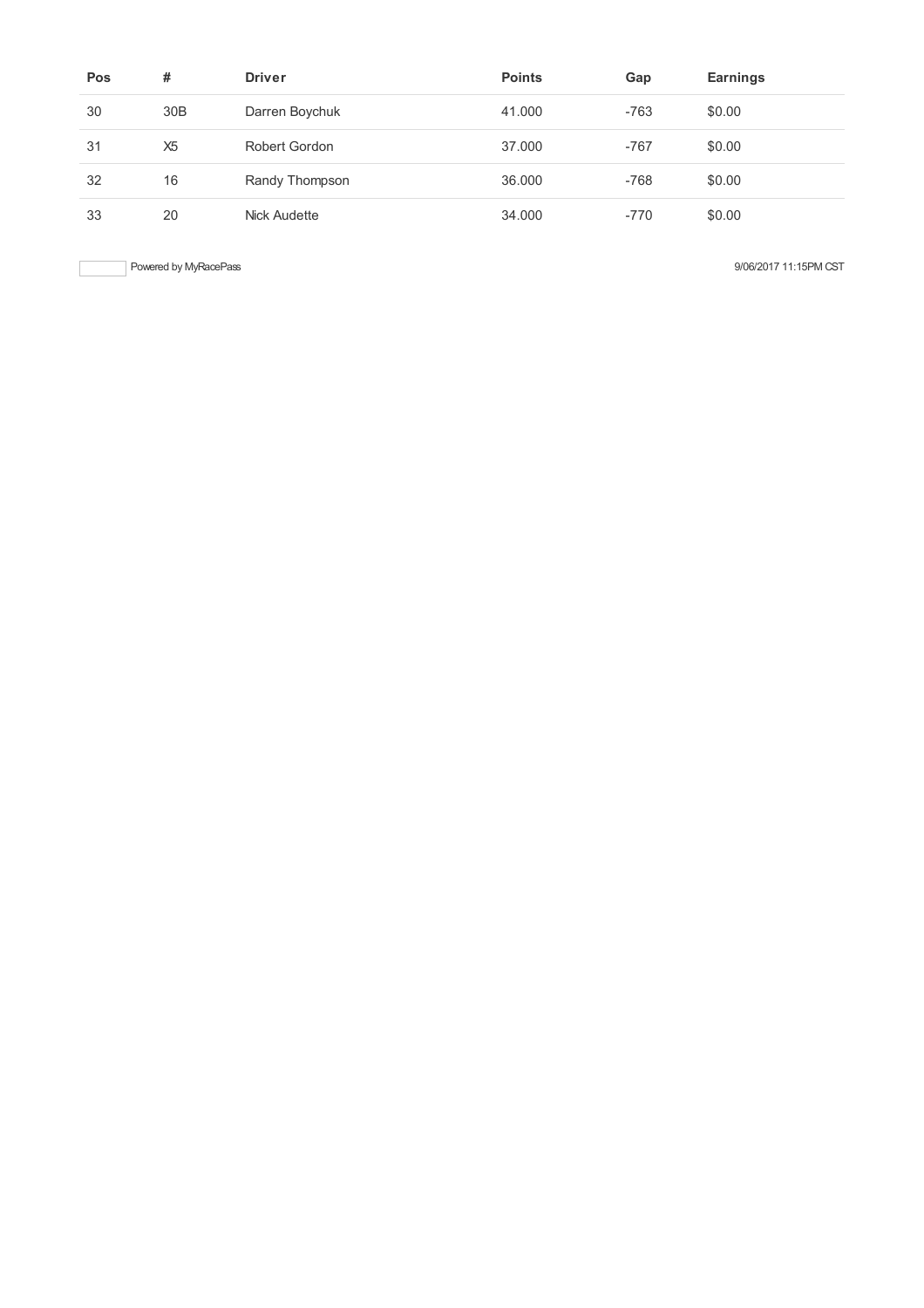# **Cylinder**

- ALH Motor Speedway Schedule

| Pos            | #   | <b>Driver</b>          | <b>Points</b> | Gap    | <b>Earnings</b> |
|----------------|-----|------------------------|---------------|--------|-----------------|
| $\mathbf{1}$   | 71  | Dean Miljure           | 783.000       | $-0$   | \$0.00          |
| $\overline{2}$ | 77  | Madison Brown          | 632.000       | $-151$ | \$0.00          |
| 3              | 4s  | Shane Rehill           | 621.000       | $-162$ | \$0.00          |
| 4              | 99  | Ryan Higgins           | 602.000       | $-181$ | \$0.00          |
| 5              | 23  | Denis Seguin           | 538.000       | $-245$ | \$0.00          |
| 6              | 44i | lan Cabernel           | 499.000       | $-284$ | \$0.00          |
| $\overline{7}$ | 2ss | <b>Sheldon Simoens</b> | 375.000       | $-408$ | \$0.00          |
| 8              | 25  | Alexander Farr         | 285.000       | $-498$ | \$0.00          |
| $9\,$          | 12  | Zach Demers            | 241.000       | $-542$ | \$0.00          |
| 10             | 22X | Jack Richardson        | 229.000       | $-554$ | \$0.00          |
| 11             | 22X | Josef Adler            | 174.000       | $-609$ | \$0.00          |
| 12             | 44  | <b>Chris Audette</b>   | 96.000        | $-687$ | \$0.00          |
| 13             | 12J | Jacqueline Krause      | 79.000        | $-704$ | \$0.00          |
| 14             |     | Lee Moir               | 44.000        | $-739$ | \$0.00          |
| 15             | 25B | <b>Brandon Rehill</b>  | 41.000        | $-742$ | \$0.00          |